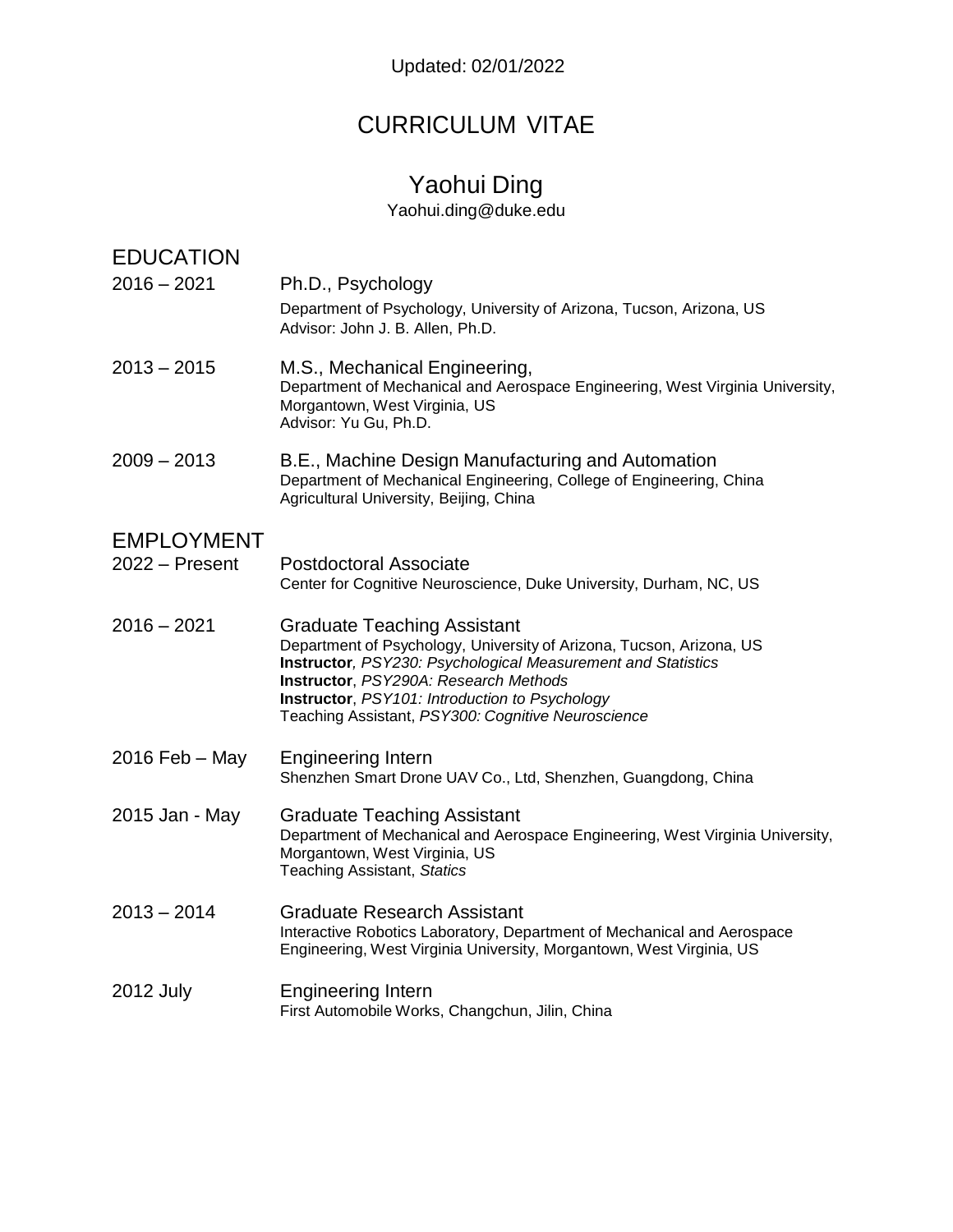## CURRENT SKILLS:

Matlab (10+ years), R (5+ years), Advanced Signal Processing, Advanced Statistical Modeling & Data Analysis, Multimodal fMRI Data Analysis, EEG & EKG Data Analysis

#### PAST SKILLS:

AutoCAD, Solidworks, 3D printing, Printed Circuit Board Design (all of which can be "resurrected" if need be)

#### GENERAL SKILLS:

Public Speaking, Teaching, Technical Writing, Cross-cultural Communication

#### HONORS AND AWARDS

| 3rd Place at the 6th International Students Got Talent Show<br>(Solving the Rubik's Cube Blindfolded) at the University of Arizona |
|------------------------------------------------------------------------------------------------------------------------------------|
| Second Class Academic Excellence Scholarship, CAU, Beijing,<br>China                                                               |
| National Endeavor Scholarship, Ministry of Education & Ministry of<br>Finance, China                                               |
| Second Class Academic Excellence Scholarship, CAU, Beijing,<br>China                                                               |
| Third Award for Regional College Physics Contest, Beijing Physics<br>Society, China                                                |
| Second Class Academic Excellence Scholarship, CAU, Beijing,<br>China                                                               |
|                                                                                                                                    |

#### PROFESSIONAL SOCIETIES

- 2019 2020 Student member of the Organization for Computational Neurosciences
- 2017 2020 Student member of the Society for Psychophysiological Research

### PUBLISHED CONFERENCE ABSTRACTS

- 2018 Ding, Y., & Allen, J.J.B. (2018). Investigating the Relationship Between Frontal EEG Alpha Asymmetry and Respiratory Sinus Arrhythmia Within Subjects With and Without a History of Depression. Psychophysiology, 55, S130.
- 2017 Ding, Y., & Allen, J.J.B. (2017). Within-subjects Modulation of EEG Alpha Activity by Cardiac Vagal Control. Psychophysiology, 54, S60

## COMMUNITY SERVICE & VOLUNTEER EXPERIENCE

2020 – present Professional Development Committee, Department of Psychology,